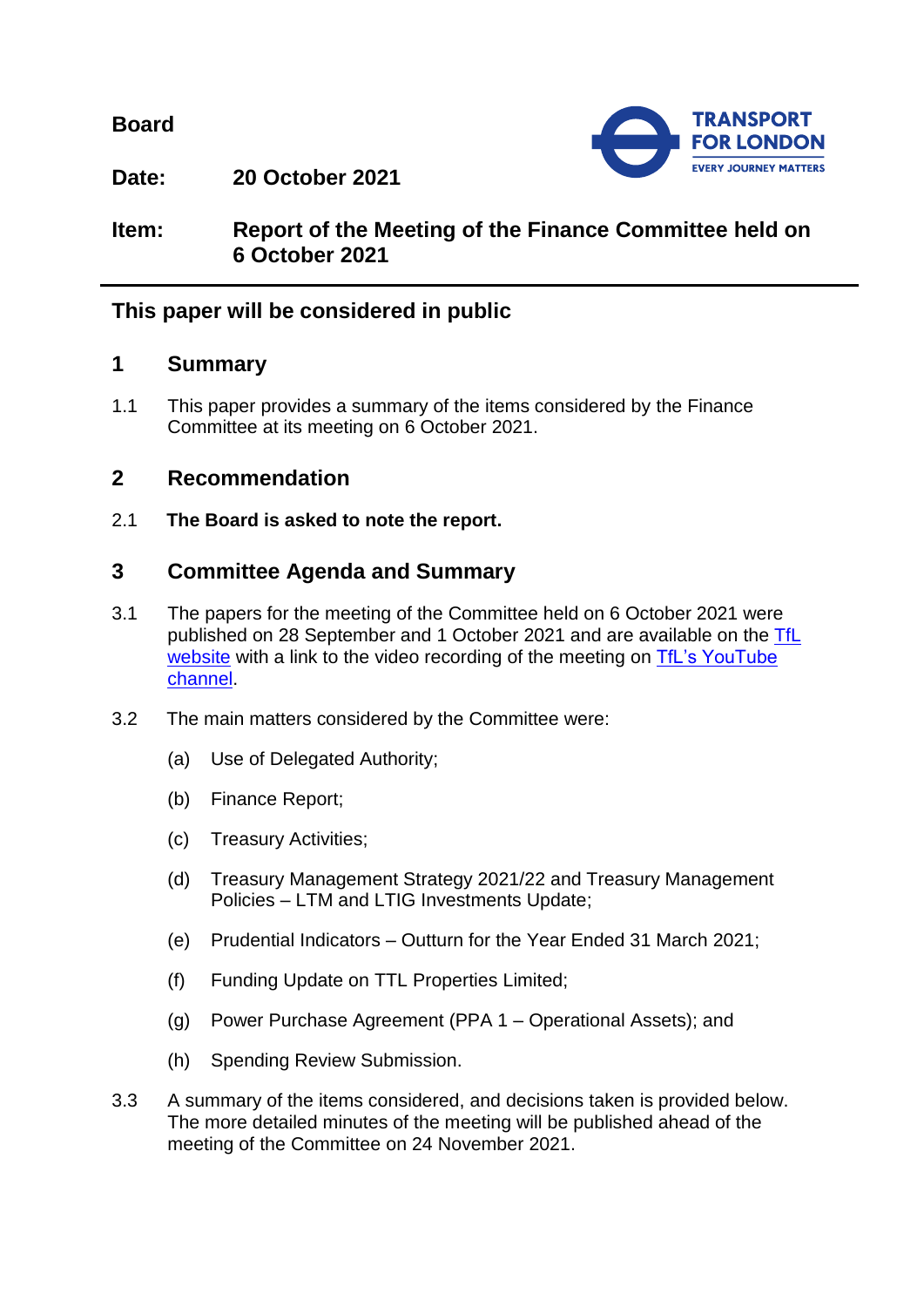## **4 Issues Discussed**

### **Use of Delegated Authority**

4.1 The Committee noted the paper on the use of delegated authority. Since the meeting on 23 June 2021, there had been: one use of Chair's Action in relation to amendments to advertising concessions; no use of authority delegated by the Board; three uses of Procurement Authority granted by the Commissioner or the Chief Finance Officer but no use of Land Authority; and one Mayoral Direction to TfL, in relation to implementing further financial support fund for Seven Sisters Market traders (MD2868, 31 August 2021).

### **Finance Report**

- 4.2 The Committee noted TfL's financial results to the end of Period 5, 2021/22 the year-to-date period ending 21 August 2021. Variances were shown against the Revised Budget approved by the Board in July 2021. The Revised Budget target included the funding from Government as part of the 1 June 2021 agreement, reflecting the revenue top-up mechanism.
- 4.3 Total passenger income was £1,012m in the year to date, £74m lower than target, but over £500m higher than the same time period last year. Overall journeys were 59 per cent of pre-pandemic levels in the latest period, compared to a target of 73 per cent. There was continued strong growth on buses with demand around 65 per cent of pre-pandemic levels and Tube journeys 50 per cent, but significantly short of the 75 per cent target. There was recent Tube journey growth from the inner and outer suburbs and in weekend travel. City journeys were around 45 per cent of pre-pandemic levels, with rail terminus journeys also up to 55 per cent, showing the return to offices picking up but lower than anticipated.
- 4.4 TfL's current funding agreement with Government covered the period 1 June to 11 December 2021. Without further Government funding, cash balances would decline to just over £700m by year end. Future income from passenger journeys remained a significant risk as journeys were not yet at expected levels. There also remained uncertainty on timing and the extent and recovery of any decline in journeys following a winter outbreak of coronavirus.

## **Treasury Activities**

- 4.5 The Committee noted the paper, which provided a brief update on key treasury activities for the period from 20 February to 16 September 2021.
- 4.6 The latest funding agreement with Government was based on a range of high-level assumptions, including phasing of the savings target. Upfront phasing of emergency government base grant, earlier than expected delivery of savings and delays in capital expenditure due to funding uncertainty meant cash balances had been higher than expected but would start reducing over the coming months. The funding agreement assumed that TfL's cash balances would reduce near to the minimum £1.2bn level by the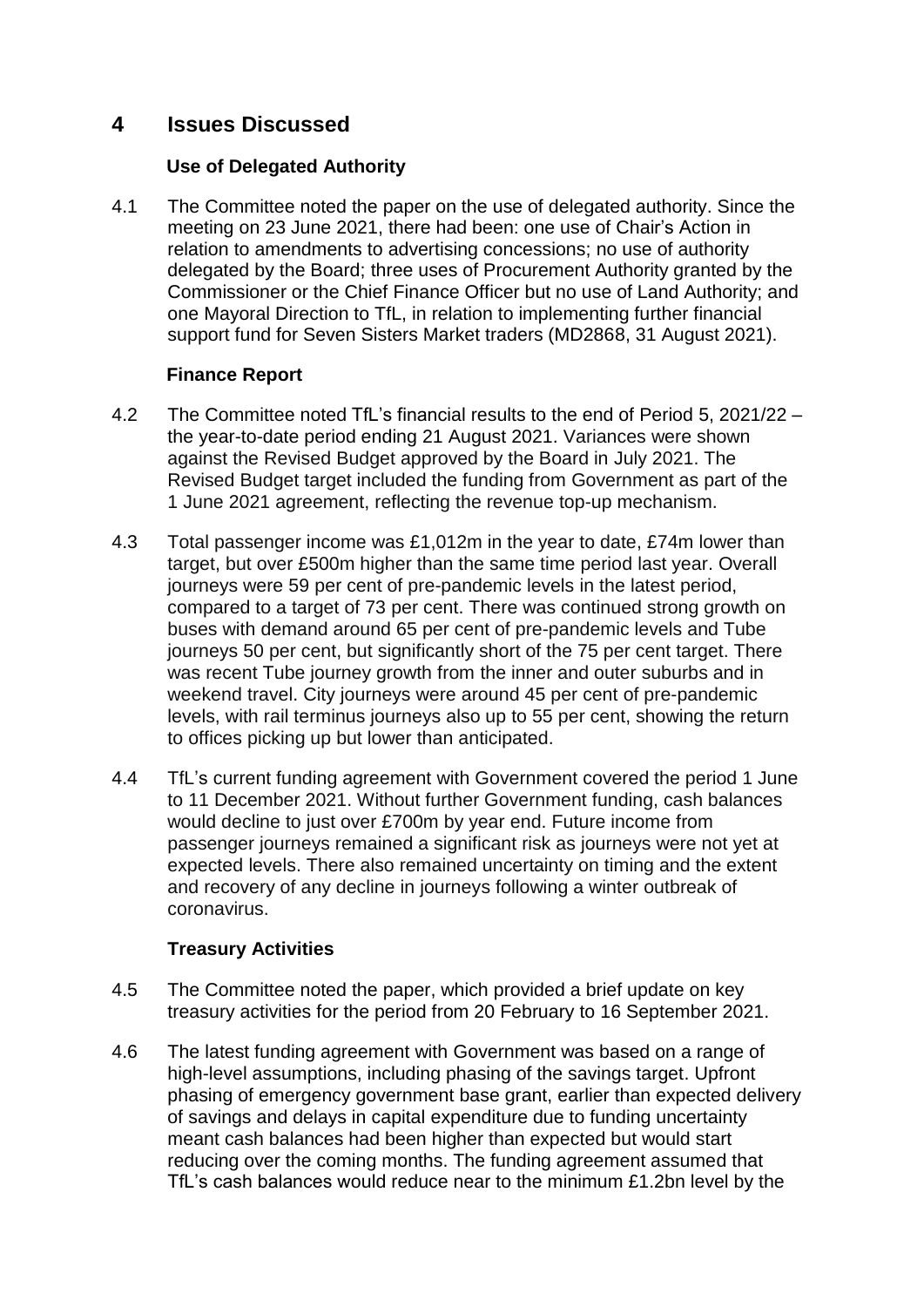end of the funding period on 11 December 2021, after restating for revenue true up adjustments in line with the funding agreement.

- 4.7 Standard & Poor's had affirmed TfL's credit ratings and revised the outlook on long-term rating to stable from negative. This reflected its view that the Government would continue to provide adequate support to TfL until ridership rebounded to sustainable levels. Moody's had downgraded TfL's long-term credit rating from A1 to A3 and maintained the negative outlook on the rating. It also downgraded the short-term rating from P-1 to P-2. The downgrades reflected Moody's view on the impact of the coronavirus pandemic, its assessment of the financial support provided by Government and the absence of a longer-term funding arrangement.
- 4.8 The downgrade had increased the interest rates that would be payable on new long-term commercial debt and made these forms of borrowing less attractive. TfL had worked to reassure its financial stakeholders following the downgrade and was not aware of any material negative action by its debt holders as a result. There had been no changes to TfL's rating from Fitch during the reporting period.

### **Treasury Management Strategy 2021/22 and Treasury Management Policies – LTM and LTIG Investments Update**

- 4.9 The Committee noted the paper and approved the updated Treasury Management Strategy (TMS) 2021/22 and the Treasury Management Policies (TMP). Approval of the TMS and TMP were matters reserved to the Board, however, on 29 July 2021 the Board delegated approval of these matters and any in-year changes to the Finance Committee. The Committee exercised that authority in relation to the proposed updates to the TMS and TMP.
- 4.10 Matters relating to investment of cash balances within the TMS and TMP would not apply to London Transport Museum Limited, its subsidiary London Transport Museum (Trading) Limited (together LTM) or London Transport Insurance (Guernsey) Limited (LTIG). LTIG and LTM had cash balances of less than £80m on average and neither had a letter of comfort from TfL. In practical terms, neither was part of TfL's notional cash pooling structure and, as such, both had always been managed independently.
- 4.11 LTIG and LTM would be required to report their respective strategies and policies relating to the investment of cash balances, and any changes to them, to Group Treasury from time to time for approval by either the Corporate Finance Director or Group Treasurer.

### **Prudential Indicators – Outturn for the Year Ended 31 March 2021**

4.12 The Committee noted the paper, which set out TfL's performance against prudential indicators which supported decision making on planned capital expenditure, borrowing and treasury management activities for the financial year 2020/21.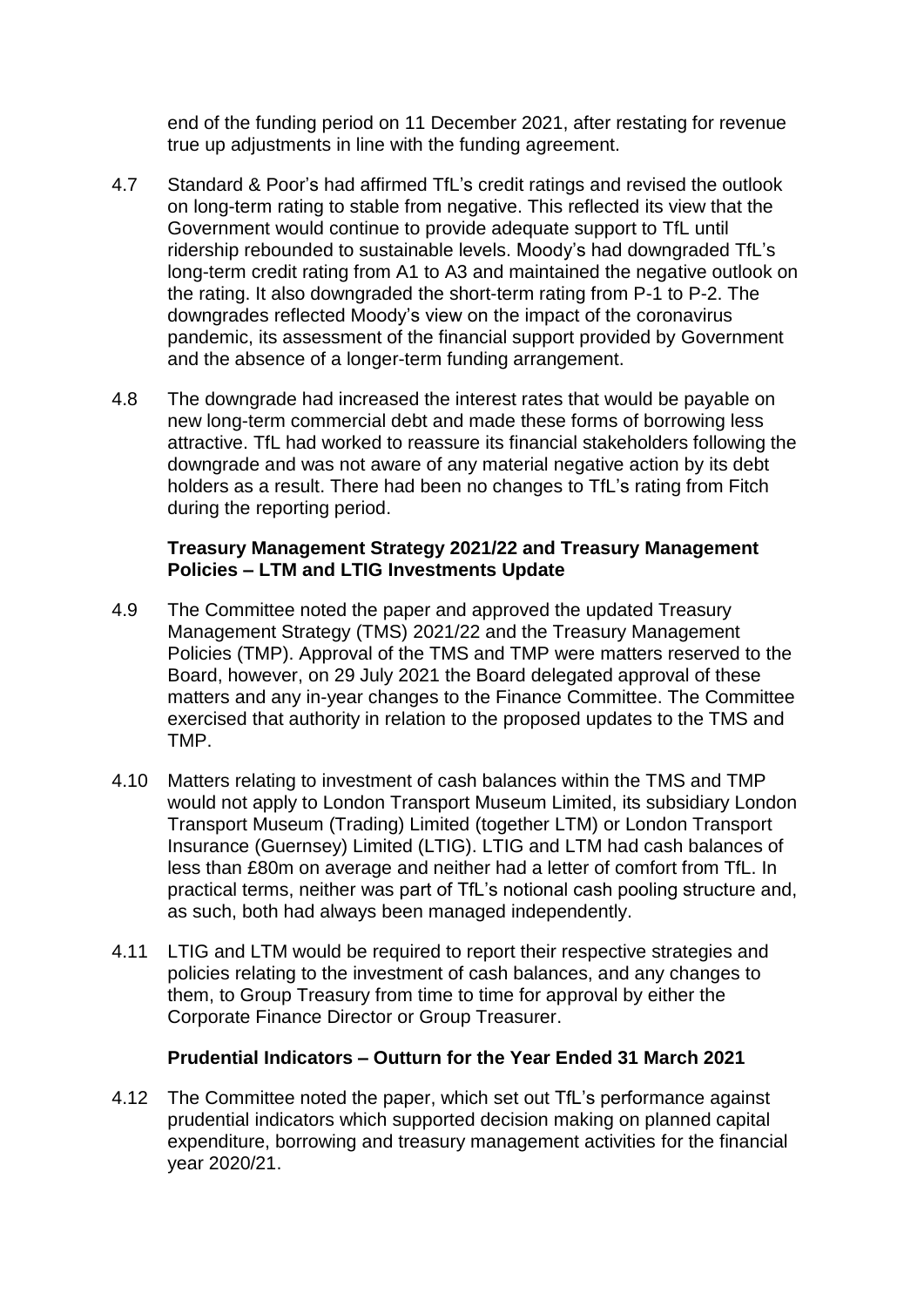4.13 TfL prepared prudential indicators at both the TfL Corporation and TfL Group level. Both the Corporation and the Group were within their total Authorised Limits for the year ended 31 March 2021, and other Corporation and Group indicators were all within target.

### **Funding Update on TTL Properties Limited**

- 4.14 The Committee noted the funding update on TTL Properties Limited (TTLP). TfL's landholdings had the potential to deliver thousands of homes across London and create substantial sums to reinvest in the transport network.
- 4.15 The paper provided a summary of the recent work undertaken on the property workstream of the Financial Sustainability Plan (FSP) and the wider activity to operate TTLP as a dedicated commercial property company within TfL. It included progress on discussions with Government on the FSP property workstream, the TTLP Business Plan and initial market testing on funding options for TTLP.
- 4.16 Subject to ongoing discussions with Government, agreement had been reached on the housing target. Soft market testing with UK and European banks and institutional investors had allowed TTLP to confirm previous assumptions and move forward on the basis of a single preferred funding option for the initial years of the Plan.
- 4.17 In starting on the sites that would deliver 20,000 homes over 10 years, TTLP would have a material impact on the housing sector in London, particularly given TTLP's focus on modern methods of construction and construction skills, building on positive work undertaken to date. More remained to be done over the course of the next six months to refine TTLP's Investment Strategy and Business Plan. These would be brought back to Committee for approval.

### **Power Purchase Agreement (PPA 1 – Operational Assets)**

- 4.18 The Committee noted the paper, which provided an update on the procurement of Power Purchase Agreement (PPA) 1, to purchase energy from existing renewable energy assets which formed part of TfL's Energy Purchasing Strategy.
- 4.19 The Strategy was to procure an initial tranche of 130-150 GWhs per annum, approximately 10 per cent of TfL's annual energy requirement. Over the last 12 months, the energy market had changed significantly and the current market environment presented a number of risks in the procurement of PPA 1. The paper updated on these issues and proposed options in the future procurement of PPAs to alleviate some of these risks.

### **Spending Review Submission**

4.20 The Committee noted the paper and the appended spending review submission. The Government's Spending Review would be announced on 27 October 2021. The deadline for submissions was 30 September 2021.